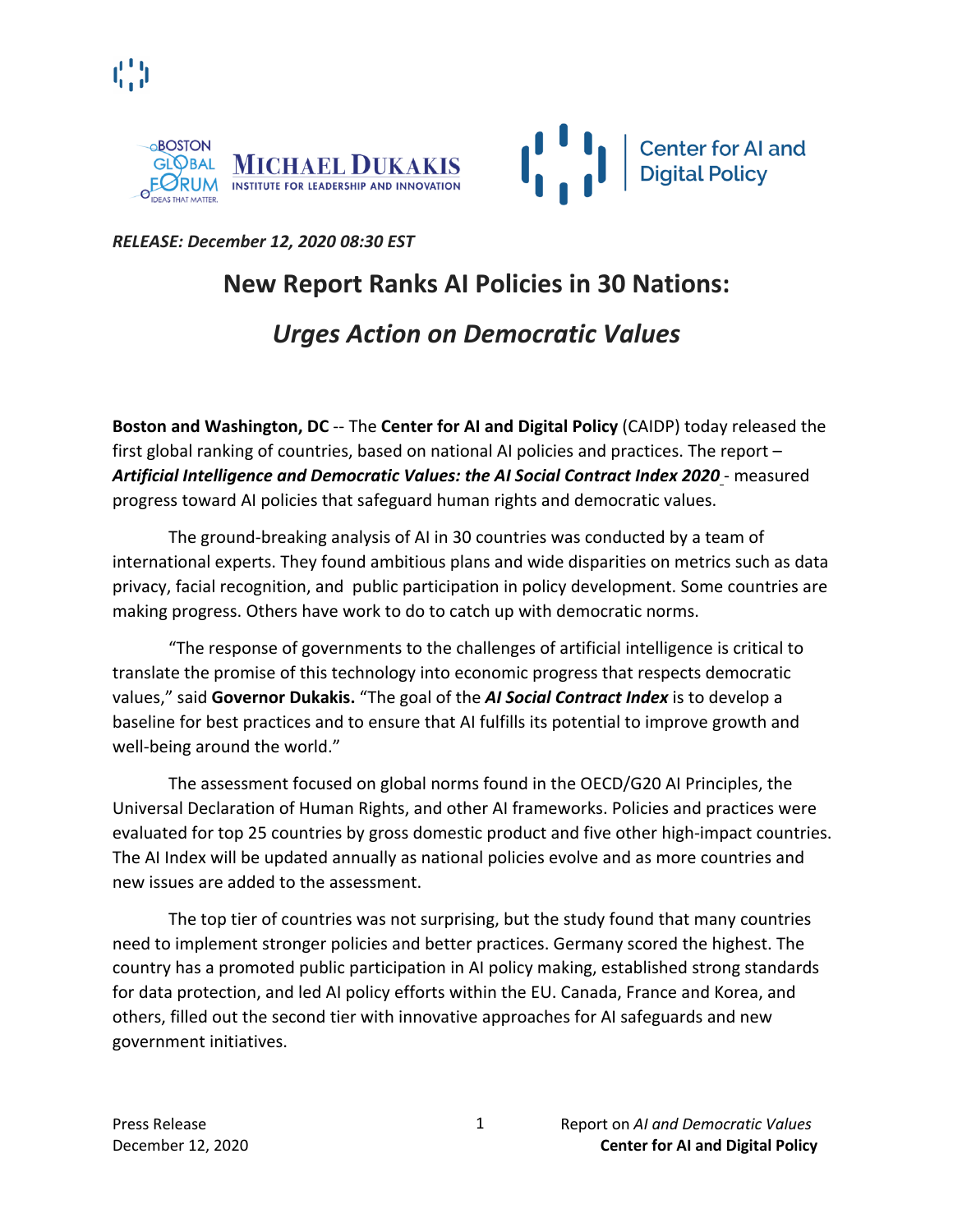The AI superpowers, the United States and China, did not score as well. The United States placed in tier 3 because its policy-making process is opaque, and the U.S. lacks strong laws for data privacy. China ranked in tier 4 because of its use of facial recognition against ethnic minorities and political protesters. "As China is now rapidly developing AI systems, there is an urgent need to assess China's actual practices against global standards for human-centric AI," according to the report.

Many global organizations, most notably the OECD and the G20, have produced policy frameworks for AI. Human rights groups and technology experts have also backed such proposals as the **Universal Guidelines for AI**. The *AI Social Contract Index* bridges the gap between policies and practices with fact-based evaluations of individual countries.

"One of our central objectives is to see whether countries are fulfilling their commitments for trustworthy AI. We examined whether countries are willing to draw red lines with certain AI applications, such as facial recognition in public spaces," said **Marc Rotenberg**, director of the **Center for AI and Digital Policy**.

The book-length report sets out key recommendations to guide policymakers and the public toward the goal of ensuring AI that is fair, accountable, and transparent.

- *1) Countries must establish national policies for AI that implement democratic values*
- *2) Countries must ensure public participation in AI policymaking and also create robust mechanisms for independent oversight of AI systems*
- *3) Countries must guarantee fairness, accountability, and transparency in all AI systems*
- *4) Countries must commit to these principles in the development, procurement, and implementation of AI systems for public services*
- *5) Countries must halt the use of facial recognition for mass surveillance*

The *AI Social Contract Index* was released on December 12, 2020 in conjunction with the presentation of the 2020 World Leader for Peace and Security Award to European Commission President Ursula von der Leyen, by Governor Michael Dukakis. President von der Leyen has said that the EU and the US must work together on a human-centric vision on AI – and develop "a global standard aligned with our values."

## **About**

The Center for AI and Digital Policy, founded in 2020, aims to ensure that artificial intelligence promotes a better society, more fair, more just, and more accountable. Working under the auspices of the Michael Dukakis Institute, the Center promotes global frameworks for AI policy, and publishes the CAIDP Update (weekly) and the AI Social Contract Index (annually). **Marc Rotenberg** is the founding director.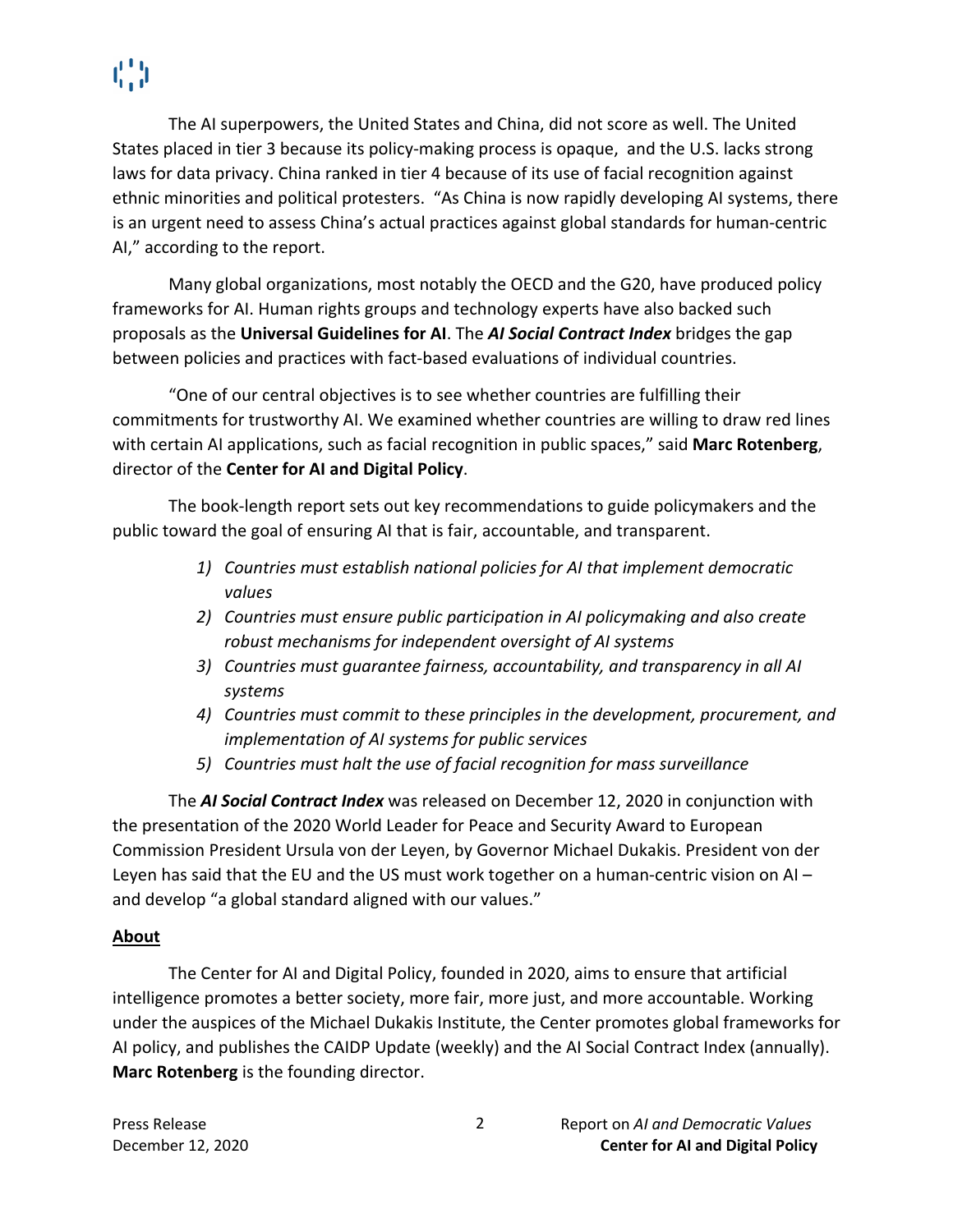## **Links, Hashtags, and Key Words**

**Center for AI and Digital Policy** https://caidp.dukakis.org

*Artificial Intelligence and Democratic Values: The AI Social Contract Index 2020* https://caidp.dukakis.org/aisci-2020/

*CAIDP Updates* https://caidp.dukakis.org/news/

### **Press Contacts**

Marc Rotenberg, Director Center for AI and Digital Policy, Michael Dukakis Institute marcrote@mac.com +1 202 415 6788 @MarcRotenberg

### **Endorsements**

*"The AI Social Contract Index provides an extremely useful tool for researchers and decision makers to quickly engage in this complex and rapidly changing field. In addition to a surprisingly comprehensive review of the most relevant global and national policies, the book contributes with an analytical framework that both enables empirical analysis and civil society accountability of governmental action. Definitely, a reference required in any competent bibliography of AI policy."*

- Suso Baleato, Harvard University

*"This is a vital resource for global policymakers today. The value of the information, its comprehensiveness, and its breadth make this resource incredibly valuable at a time when the world is changing and policy needs to keep pace.*

- Gabriela Zanfir-Fortuna, Future of Privacy Forum